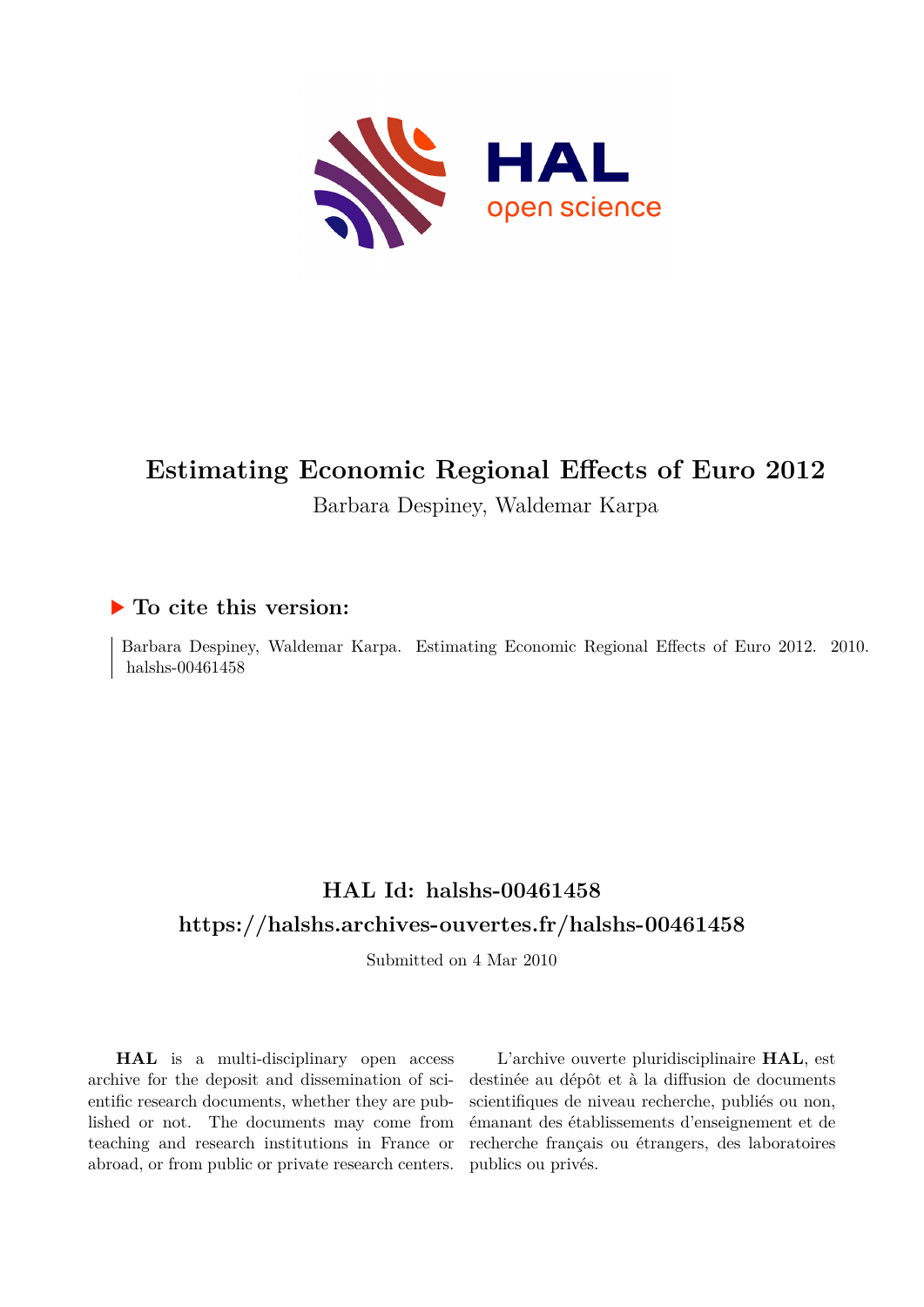



**Documents de Travail du Centre d'Economie de la Sorbonne**



## **Estimating Economic Regional Effects of Euro 2012**

Barbara DESPINEY, Waldemar KARPA

**2010.06**

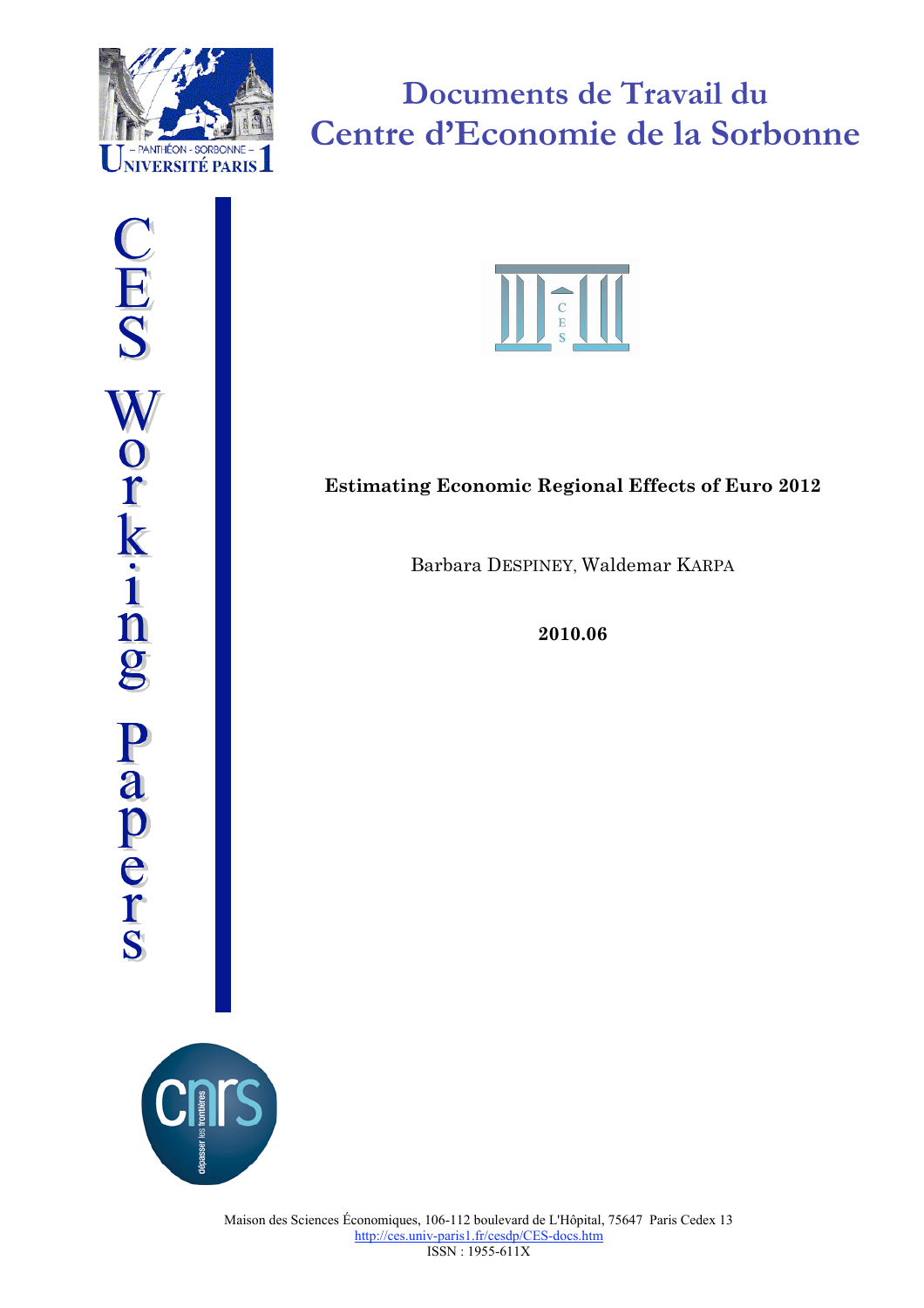## Estimating Economic Regional Effects of Euro 2012

Barbara Despiney<sup>∗</sup>

Centre d'Economie de la Sorbonne

Waldemar Karpa†

Ecole Nationale Supérieure de Techniques Avancées ParisTech

January 31, 2010

#### Abstract

In April 2007 Poland and Ukraine were awarded by UEFA to co-host the 2012 European Football Championships. This first 'mega-event' to take place in the transition countries is commonly intended to yield large and lasting economic benefits to the host cities. This point of view is rarely shared by economists, who are aware of misuse of economic impact estimates. In this paper we modify the Keynesian-style multiplier model to investigate the effects of Euro 2012-related spending on local economies. Our goal is two-fold: on the one hand, we can easily investigate the impact on each demand component, on the other hand, we wish to calculate the magnitudes of these multipliers in order to judge the credibility of potential regional welfare benets. This analysis is strengthened by taking into account the regional supply constraints. Our study also reviews the existent body of work on mega-sporting events and our results are in line with those researches who argue that the true economic impact of these competitions is overestimated by a large margin. Finally, we stress the organizational and institutional dimension of hosting a 'mega-event' by the transition and developing countries that are constantly struggled to tackle the colossal tasks of upgrading stadiums and modernizing airports, rail and road networks and hotels.

Key words: Economic impact, Sports, Sport Economics, Mega-Events

JEL classification:  $L83$ ,  $R13$ 

### 1 Motivation

After long discussions, UEFA narrowed in November 2005 the field of attribution of EURO 2012 to three possible host regions: Italy, Croatia-Hungary and Poland-Ukraine. In April 2007 the final decision was made

<sup>∗</sup>Université Paris I Panthéon-Sorbonne, 106-112 Bd de l'Hôpital 75647 Paris cedex 13, France, E-mail: Barbara.Despiney@univ-paris1.fr

<sup>†</sup>Corresponding author, 32 Boulevard Victor, 75739 Paris cedex 15, E-mail: waldemar.karpaw@ensta.fr . Authors would like to thank W.Andreff, E.Barget, B.Gazier and J.-J.Gouget for their precious comments.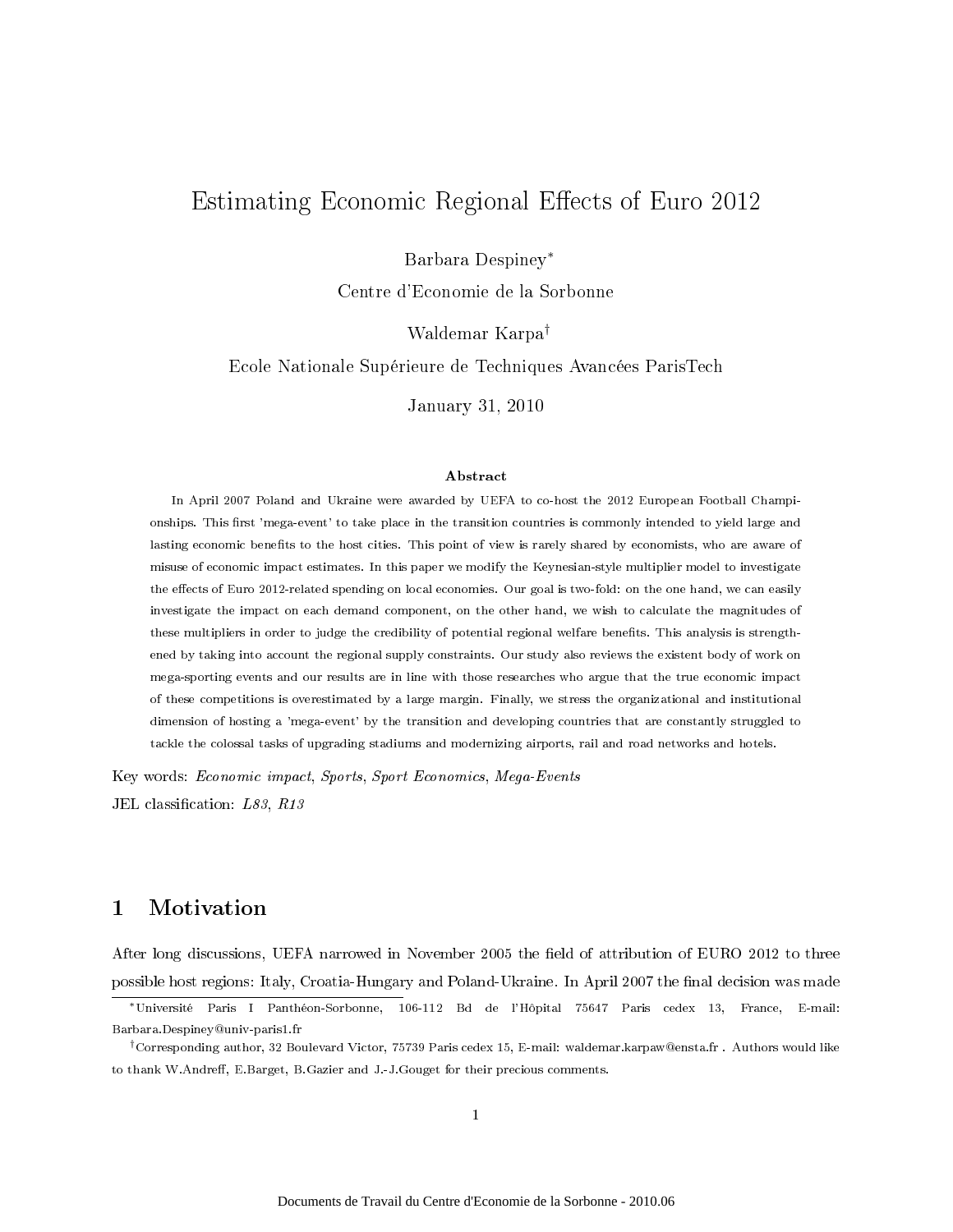by UEFA concerning location of EURO 2012 retaining Poland and Ukraine. The attribution of EURO 2012 to those two countries was highly political, and had its own objective: to integrate Ukraine with European space (in situation of impossibility for Ukraine to become the EU member). Only in Spring 2009, the definitive number of cities elected to host this mega-event in Poland was known: Warsaw, Poznan, Wroclaw and Gdansk. The choice of Ukrainian cities to host the event is more problematical due to the recent macroeconomic situation of the country and existing delays in infrastructure preparation<sup>1</sup>.

Public opinion has quickly been seduced by the optimistic view of large economic spillovers supposed to blast hosting regions and communities. On the contrary, economists are usually skeptical of arguments about beneficial impact of the public provision of infrastructure for sporting events. Most frequently, "agents that endorse the construction of new sports stadia or the staging of mega-events usually do so out of naivety or self-interest"(Rose and Spiegel (2008)). In most cases regions hosting mega-events end up with substantial costs that are only partly compensated by event related revenues (tickets, broadcasting rights, etc.) and with sport facilities to take care of.

In this paper we have decided to take a closer look at Polish regions hosting EURO 2012. Although we are convinced that the only one cent percent relevant economic impact study is ex-post audit, we do, however, believe in the importance of ex-ante like simulations, as they become extremely useful to ground event related organizational choices. W have chosen to calculate Keynesian multipliers for each hosting region in Poland: if the concept is simple, it was quite difficult to gather specific information at a high level of spatial disaggregation.

The paper is organized in the following way: section one presents a review of both mega-events and multipliers literature; section two describes our model while the next section focuses on data and estimation procedure; section 5 in turn, presents the results which are discussed and commented; the last section concludes.

### 2 Literature Review

#### 2.1 Literature on "mega events"

There exists a substantial number of studies analyzing the economic impact of mega events<sup>2</sup> (the literature covers not only sport-related events, but also the impact of cultural manifestations, conventions, etc. commonly labeled "hallmark events" (Ritchie (1984)). The methodologies used in economic impact analysis depend on timing (ex-ante, ex-post), time horizon (short-term / long term), space dimension (local, regional,

<sup>&</sup>lt;sup>1</sup>In the recent statement M.Platini (President of the UEFA) postponed the final decision about Ukrainian host cities,

suggesting however that Kiev would certainly host the final match.

<sup>&</sup>lt;sup>2</sup>For an exhaustive review of economic impact literature and techniques see Weinmann and Monnin (1999).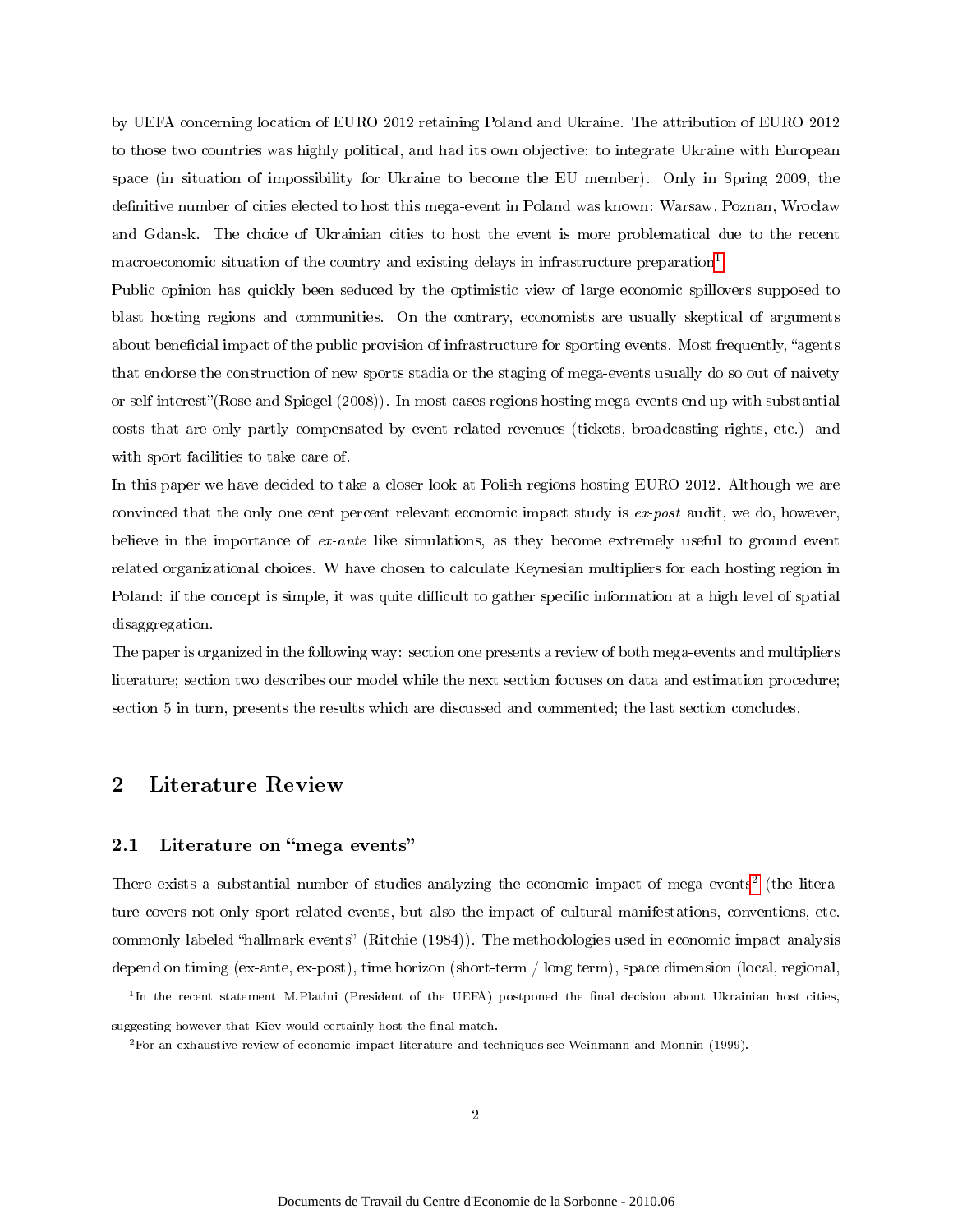national) and frequently on particular assessment needs of study commissioners. Some commissioned studies often predict large economic spillovers. Even if this kind of work is not designed for the academic audience, its conclusions remain very often influential. For exemple, Humphreys and Plummer (1995) estimate the short-term economic benets for Atlanta (host city of the 1996 summer olympic games) to be \$5, 1 billion. Similarly Fuller and Clinch (2000) estimation of total economic impact of hosting the 2012 olympics games on Washington-Baltimore metropolitan area would have been \$5,3 billion. The biggest booster effect to date comes from the Dentsu Institute for Human Studies which estimated benets of hosting the 2002 World Cup for Japan and South Korea to be, \$24, 8 and \$8, 9 billion, respectively (as recalled by Baade and Matheson (2003)).

Some academic studies are skeptical of economic benefits of hosting mega-events. For example, Baade and Matheson (2002) found that the cities hosting 1994 World Cup recorded \$4 billion drop in growth compared to their growth forecast in case the event would not have taken place. Owen (2005) takes an example of Beijing to show that benefits from hosting Olympic Games result from the huge investments that the city would engage independently of the games. It was also noticed that one should not expect consumption boost from spending of local residents, the idea being that event-related spending is just a substitute of other leisure activity or consumption good (Siegfred and Zimbalist (2000), Coates and Humphreys (2003)). It is also claimed that projects associated with sporting events seem to be white elephants, because in most of cases, exclusively event devoted and costly facilities remain unserviceable shortly after a one-time peak demand of just a couple of weeks (Rose and Spiegel (2009)).

The first attempt of evaluation EURO 2012 has already been made by Humphreys and Propokowicz (2004), showing that a simple cost benefit analysis indicates that the costs of hosting the event will exceed the direct economic impact related to increased tourist spending by a wide margin and the presence of positive benets depends on benefits from factors like improvements in the transportation infrastructure.

# 2.2 The concept of Keynesian Multipliers and its Use in Economic Impact Analysis

Keynesian multipliers represent a fundamental concept in economic theory. The idea of applying multipliers to regional context was originally manifested by Isles and Cuthbert (1956). Generally speaking, models frequently used by regional economists have little changed since Tiebout (1962). Although much criticized since 70s, multiplier analysis remains a powerful tool, especially when input-output approach fails due to data unavailibility or simply the particular aim of analysis concerns horizontal regional disparities rather than national view. Regional multipliers are used to help evaluate the total impact on a region of an exogenously stimulated change in demand. They have been widely used in the UK and the US to help understand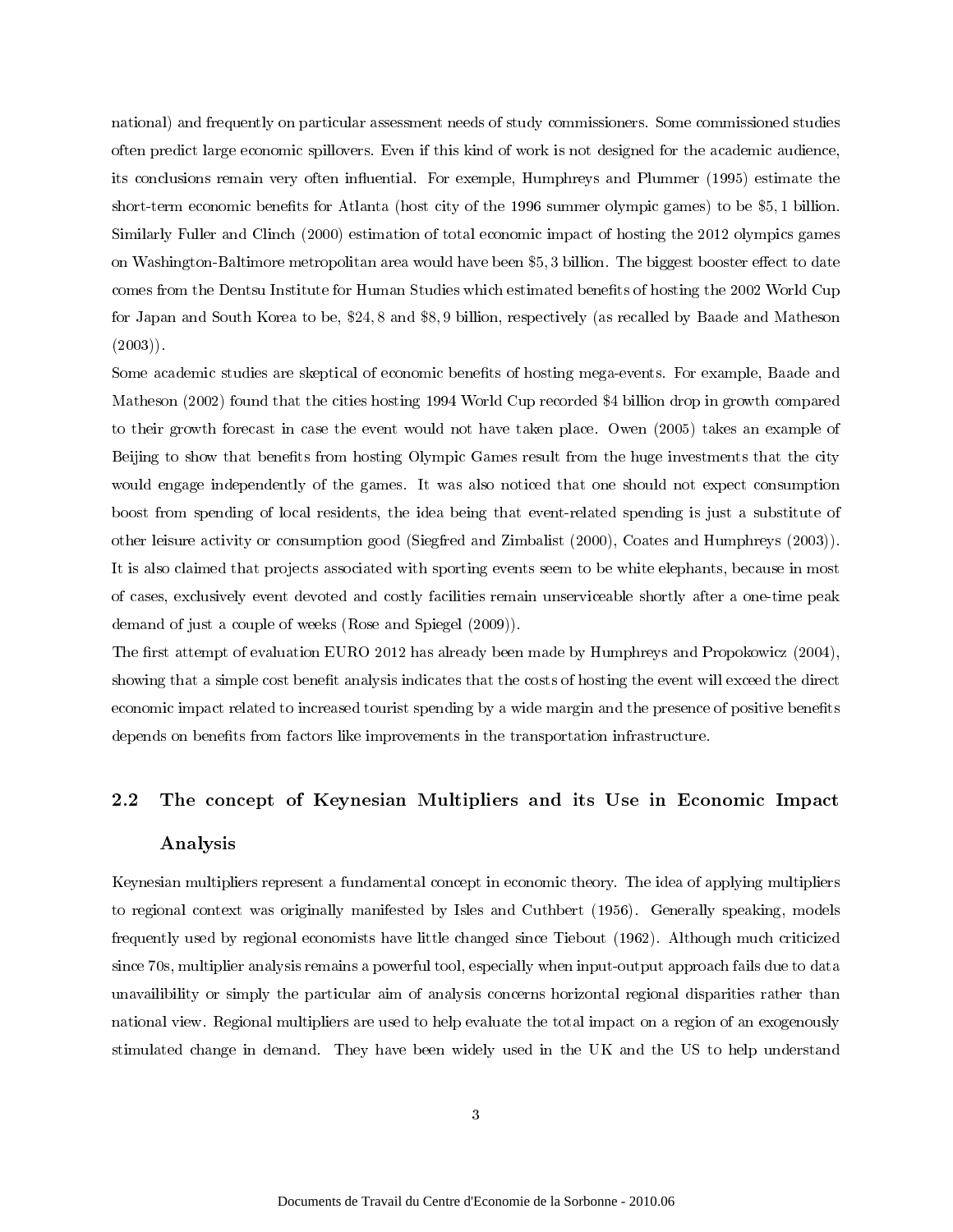the consequences of governmental intervention in a region through transfer payments or investment; and to understand the wider economic impact of tourism, cultural, political or sport manifestation on a region. In the context of sport, economic impact is defined as the economic change in a host community that results from spending attributed to a sport event or facility (Turco and Kelsey (1992)). In most cases, impact analysis were commissioned and undertaken to justify spending of public money; very often those studies report inaccurate results, overestimating wealth effect on local communities<sup>3</sup>. The economic base, sales and employment are among the most commonly used techniques to evaluate the economic impact of a given manifestation.

### 3 The Regional Multiplier

The equation describing regional economy is given below:

$$
Y = C + I + G + X - M \tag{1}
$$

where Y is regional income, C is regional consumption, I is regional investment; G is government expenditure, X stands for regional exports and  $M$  is regional imports. Some behavioral assumptions are usually made concerning relationships between variables within the model. In our case, the first behavioral relationship is the consumption function, which postulates the consumption dependent on income:

$$
C = cY \tag{2}
$$

If we take into consideration the disposable income, consumption function becomes:

$$
C = cY_{dis} \tag{3}
$$

where  $Y_{dis}$  is disposable income and is given by the following function:

$$
Y_{dis} = Y - t_d Y \tag{4}
$$

where  $t_d$  is the rate of direct tax (mainly income tax). Consumption is also partly affected by indirect taxation. If  $t_i$  stands for indirect tax rate, the consumption function becomes:

$$
C = C - t_i C \tag{5}
$$

Our simple model considers imports M as imports for consumption from abroad. This is described by the following function:

$$
M = mC \tag{6}
$$

<sup>3</sup>The rationale for economic impact analysis as well as impact analysis errors are presented by Crompton (1995).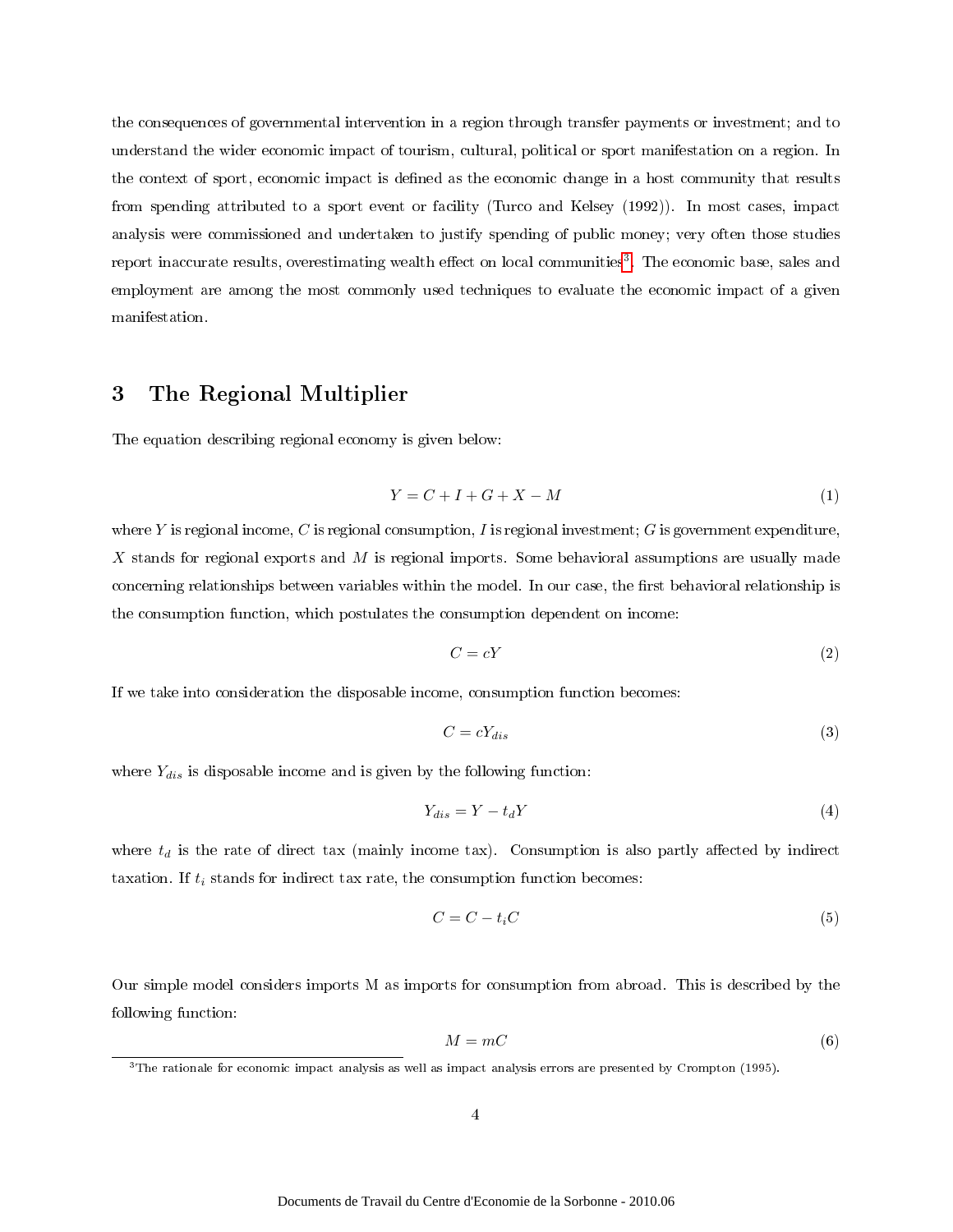where m is the marginal propensity to import.

Finally, we assume that investment, government expenditure and exports are exogenously determined:

$$
I = \overline{I}, \qquad G = \overline{G}, \qquad X = \overline{X} \tag{7}
$$

By substituting equations  $(2)$  to  $(7)$  into the regional income-expenditure identity  $(1)$ , we obtain:

$$
Y = \frac{\overline{I} + \overline{G} + \overline{X}}{\left[1 - c(1 - t_d)(1 - t_i - m)\right]}
$$
\n(8)

Thus, the regional multiplier  $(k_R)$  is given by:

$$
k_R = \frac{1}{[1 - c(1 - t_d)(1 - t_i - m)]} \tag{9}
$$

### 4 Data and Estimation Procedure

Our goal is to propose an estimation of aggregate regional multipliers for the four Polish regions to host Euro 2012 event. In order to estimate the regional multiplier as expressed in equation (9), we are about to fit each single component of this equation, i.e. the regional marginal propensity to consume, marginal propensity to import, as well as direct and indirect tax rates.

The quality of the Marginal Propensity Method (MPM) relies on the use of reliable data. We were aware of the fact that the ease of the MPM procedure may be compromised by the use of doubtful data. Therefore, we decided to only use the original statistics from the national statistical office  $(GUS)^4$ , and the Polish Ministry of Economy. By taking this precaution, the data cohesion is preserved. A detailed description of the variables used for calculation is given below.

#### 4.1 Description of variables

• Regional Income and Consumption Expenditure: In order to guarantee the comparability across regions we have used both national and regional accounts provided by GUS. The national accounts were compiled according to "European System of Accounts ESA 1995" recommendations. This system of national accounts consists of the number of mutually linked macroeconomic accounts, which permit to achieve coherent data on income, i.e., sources of nancing expenditures with data concerning production and its distribution between final consumption expenditure and gross capital formation (defined as domestic demand) as well as the external balance of goods and services. Regional accounts are based on the same "ESA 1995" basis. The following positions were compiled in the regional accounts system for each voivodship: the production account and the generation of income account by institutional

<sup>4</sup>GUS: Glowny Urzad Statystyczny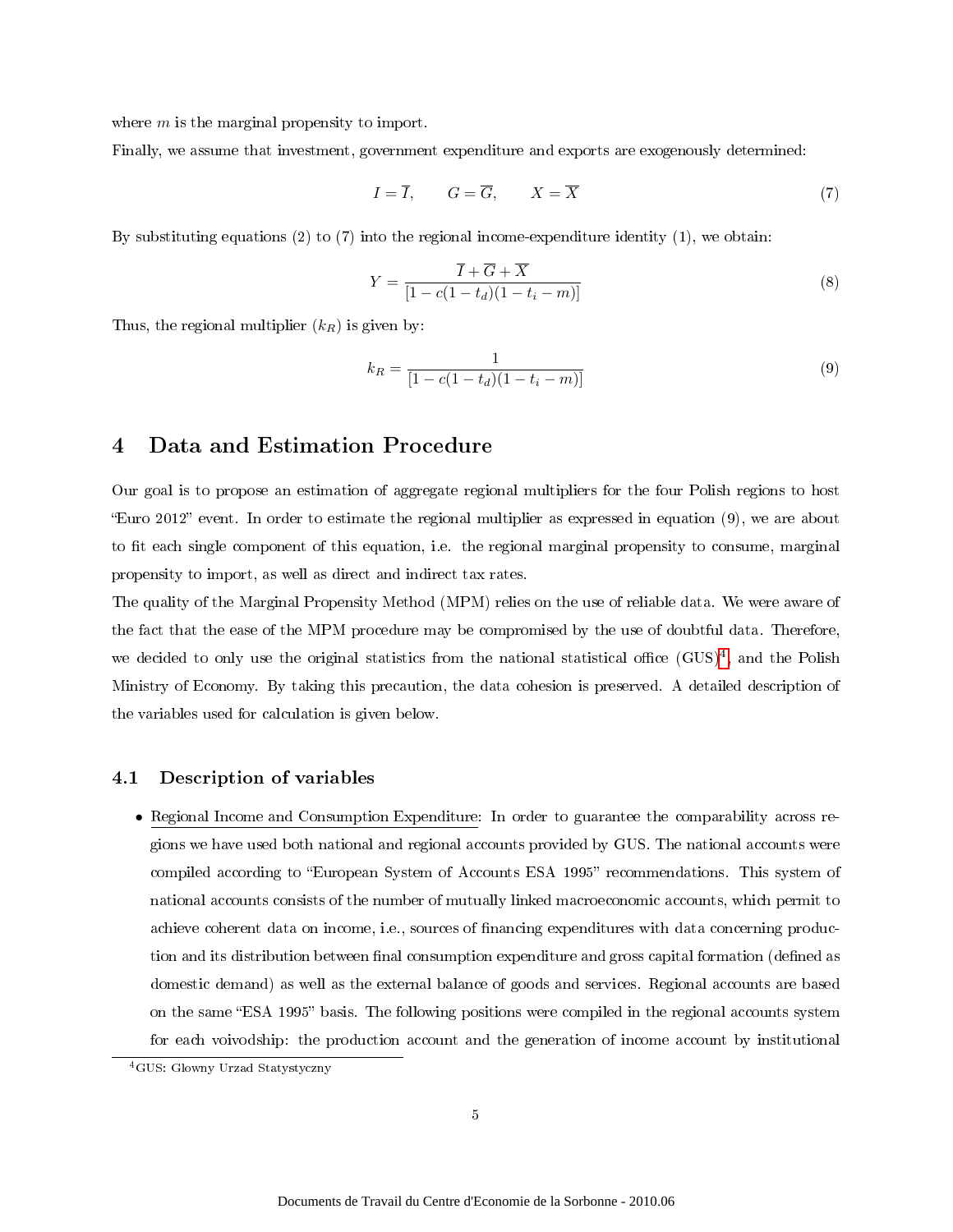sectors and kind of activity, as well as the allocation of primary income account and the secondary distribution of income account in the households sector. The following categories were calculated for regions: gross domestic product (GDP) and gross value added (GVA) by kind-of-activity groups<sup>5</sup>. The regional consumption expenditure comes also from regional accounts and refers to final consumption expenditure of households residing in the region.

- Direct and Indirect Taxes: We have made distinction between direct (affecting income) and indirect taxes (affecting consumption). The Polish National Statistical Office does not dispose of tax-related data. In order to collect missing information, we apply the following computation procedure: first, we have collected the revenues-side data from the state budget<sup>6</sup> (state revenues consist of direct taxes: income taxes and corporate taxes)<sup>7</sup>; second, we have calculated a percentage of direct and indirect taxes on GDP to get direct and indirect tax rate.
- $\bullet$  Imports: In order to calculate regional trade flows (and implicitly the Marginal Propension to Import) we have applied the following two-stage procedure: first, we used the GUS data on overall export-import dynamics for Poland; afterwards, we used Gawlikowska-Hueckel and Uminski (2008)<sup>8</sup> calculation of each voivodship share in Poland's external trade to compute their importations.
- Marginal Propensity to Consume (MPC): The MPC is calculated as the ratio between average consumption expenditure of households in the region and their average disposable income. The idea is that the average consumption is a proxy for the marginal one. This assumption excludes the MPC greater than 1, which would mean that the increase in consumption is only partly financed by the increase in income (the other part being financed by credits).

[pl/get/4991a48e2ec54/raport-o-stanie-exportu-w-wielkopolsce.html,](http://www.umww.pl/get/4991a48e2ec54/raport-o-stanie-exportu-w-wielkopolsce.html) p.8

 $5$ The grouping of data by voivodships according to kind of activity of the Polish Classification of Activities was conducted applying the local kind-of-activity unit method, i.e., by the place of residence and main kind of activity of the local unit of the enterprise.

<sup>6</sup> this data is provided by the Ministry of Finance, [http://www.mf.gov.pl/\\_files\\_/raporty\\_analizy\\_statystyki/](http://www.mf.gov.pl/_files_/raporty_analizy_statystyki/informacja_kwartalna/kwartalna_grudzien.pdf) [informacja\\_kwartalna/kwartalna\\_grudzien.pdf](http://www.mf.gov.pl/_files_/raporty_analizy_statystyki/informacja_kwartalna/kwartalna_grudzien.pdf) , p.15

<sup>7</sup> less transfer payments and European Union subventions

 $8$ Export/import flows are classified on exporting/importing enterprise's location basis. For more details: [http://www.umww.](http://www.umww.pl/get/4991a48e2ec54/raport-o-stanie-exportu-w-wielkopolsce.html)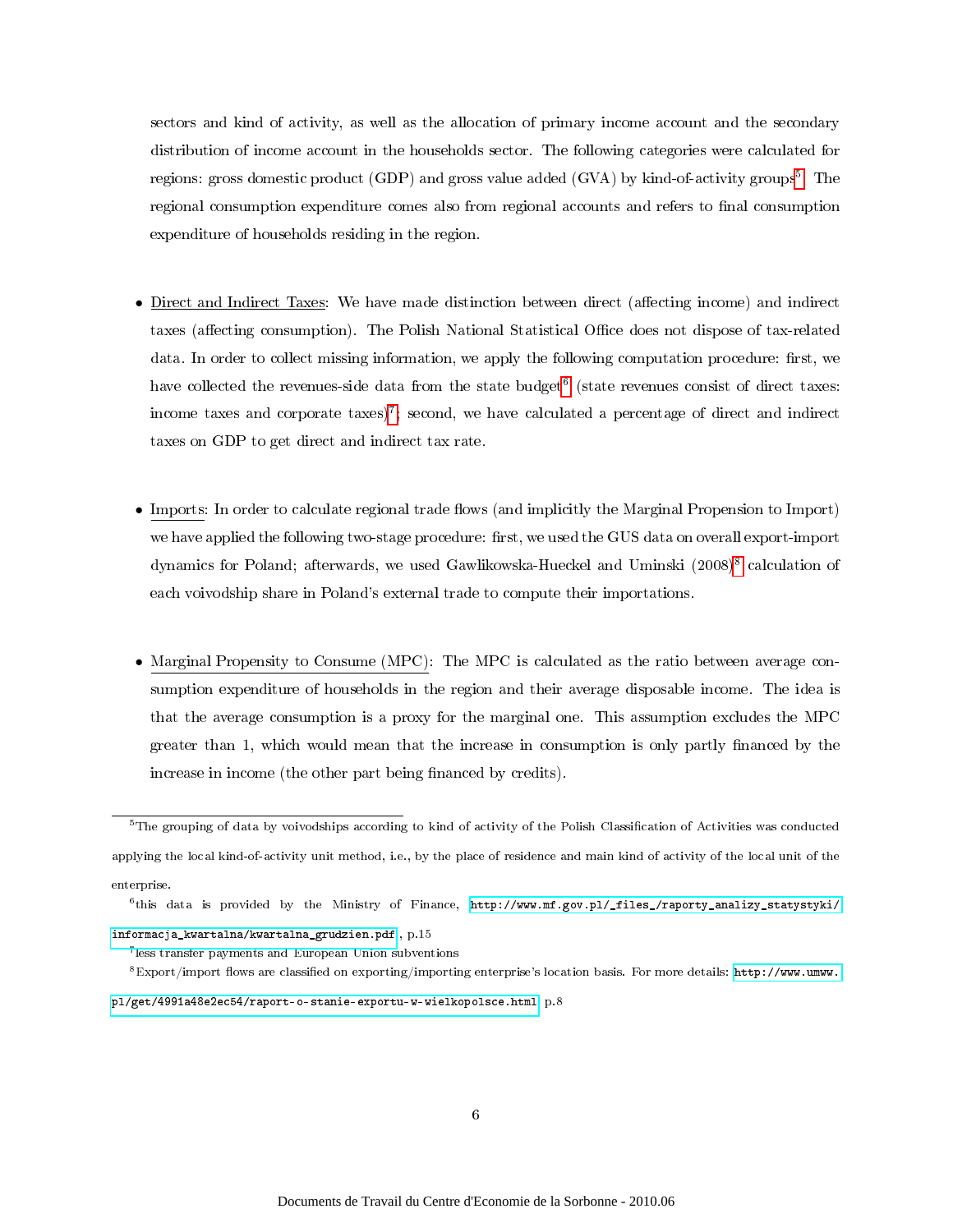### 5 The Results on Regional Multipliers in Poland and Discussion

Values of the regional multiplier from equation (9) are presented in Table 1 below.

| Table 1. Tregional muniphers for 1 olding s regions hosting the red 2012 |                           |                         |        |        |                             |  |  |  |
|--------------------------------------------------------------------------|---------------------------|-------------------------|--------|--------|-----------------------------|--|--|--|
| Region                                                                   | Indirect Tax Rate $(t_i)$ | Direct Tax Rate $(t_d)$ | MPC(c) | MPM(m) | Regional Multiplier $(k_B)$ |  |  |  |
| Mazowieckie                                                              | 0,12                      | 0.05                    | 0.46   | 0,61   | 1,13                        |  |  |  |
| Wielkopolskie                                                            | 0,12                      | 0.05                    | 0.44   | 0,41   | 1,24                        |  |  |  |
| Dolnoslaskie                                                             | 0,12                      | 0.05                    | 0.49   | 0,34   | 1,33                        |  |  |  |
| Pomorskie                                                                | 0,12                      | 0.05                    | 0,53   | 0,48   | 1,25                        |  |  |  |

Table 1: Regional Multipliers for Poland's regions hosting "EURO 2012"

Source: Authors' calculation

The multipliers values lie within the range  $1,13$  to  $1,33$ , so that the injection impact is rather unified across regions. The common interpretation of Keynesian multiplier is following: the multiplier value for capital region (Mazowieckie) indicates 1,13, that is a 100 million increase in government spending raises regional income by 113 million. Because the tax rates do not vary (same country), the multiplier is sensitive to changes in consumption and especially to changes in consumption of imported goods (or, analogically, to changes in consumption of locally produced goods). Our results on MPM are in line with the literature in the sense that rich regions tend to import more, while poor seems to be more "self-contained".

We found interesting the idea of comparing the multipliers values for regions hosting EURO 2012 with two other Poland's regions that were also candidate to host the event (the regions of Slaskie and Malopolskie with cities of Chorzow and Krakow have not finally been retained by UEFA). The multipliers values for these regions are presented in Table 2:

| Region      |      |      |      |      | Indirect Tax Rate $(t_i)$ Direct Tax Rate $(t_d)$ MPC $(c)$ MPM $(m)$ Regional Multiplier $(k_R)$ |
|-------------|------|------|------|------|---------------------------------------------------------------------------------------------------|
| Slaskie     | 0.12 | 0.05 | 0.7  | 0.3  | 1,61                                                                                              |
| Malopolskie | 0.12 | 0.05 | 0.45 | 0.78 | 1,04                                                                                              |

Table 2: Regional Multipliers for Poland's regions not retained to host "EURO 2012"

Source: Authors' calculation

This time, the multiplier value for the Silesian (Slaskie) region is very large. On the contrary, its value is barely signicant for the Krakow area. The high multiplier for the Silesian region is partly explained by the high propensity to consume and it is partly due to low per capita income level in this locality. The Silesian region has also a strong mining heritage and a lot of households are financially dependent on this sunset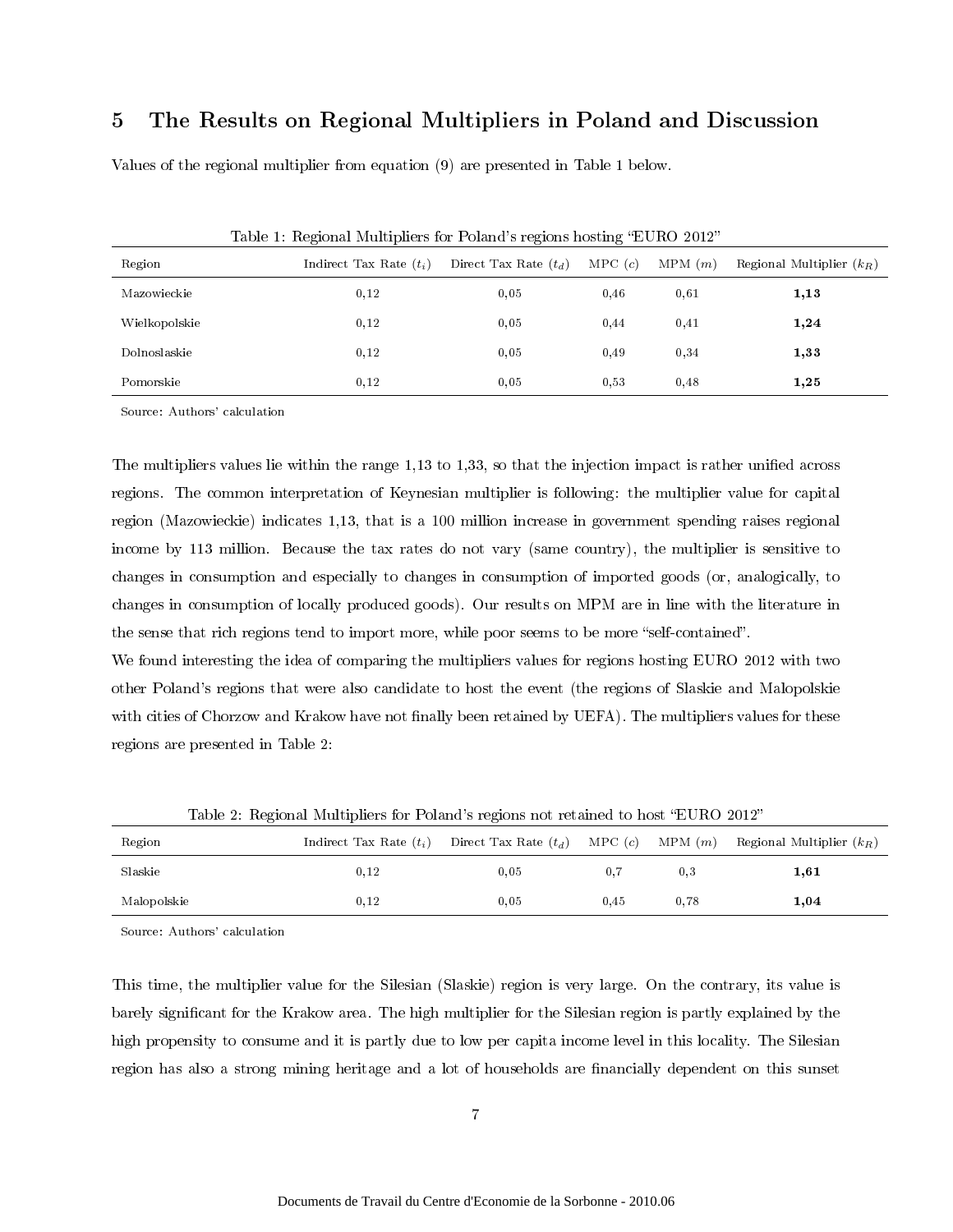industry. Finally, we believe that the multiplier values are not correlated with the size of regions, as long as all six regions are similar in terms of population.

### 6 Further Analysis

Having commented the multipliers values for Poland's regions, we wish to make some more general comments on proper way of interpreting multipliers's values. As it is in macroeconomic theory, the assumption behind the multiplier is that when injection of money is made into economy it is circulated again, increasing the economic impact of the initial spending. But during each of these rounds, only a part of the money received will be spend on the regional economy, the rest will leak out. Although we have made hypothesis about local tax rate and propensity to consume from abroad, we cannot exclude some important leakages due to intermediate consumption or capital transfers. It should be remembered that evaluating multiplier effect have to be based on net value of initial injection. Clearly, one have to take into account only spending that would not have occurred in the absence of the mega-event perspective. Thus, only "fresh money" raise and expand the local economy.

Another important issue related to the evaluation of multiplier effect is that the impact size should be corrected by incorporating the value of opportunity cost (Crompton, (1995)); economic impact studies frequently consider all factors of production as having zero opportunity costs to the community in terms of what they could produce if invested elsewhere in the economy. Therefore, the multiplier effect become overestimated. Consequently, it seems that every time the decision to invest money is made, the value of the best alternative should be accounted for.

A particular attention has also to be given while forecasting the shift in consumption during the event. The raise in internal demand is very often overestimated by attributing the consumption peak during the event to spending made by supporters from abroad and occasional tourists. It seems rather that local residents are very active during the event taking place in their region, spending more but still "local" money. More generally, measuring event-related spending remains complicated also because of the fact that it is impossible to exclude "time-switchers" (people who cancel their trip to a destination because of the megaevent taking place there) and "casuals" (people who already are in the region hosting a mega-event and decide spontaneously to take part in the event instead of doing something else). These examples of crowding-out mixed up with other supply constraints associated with visitor's displacement may however be partially ignored due to the very particular characteristics of the mega-events: Firstly, mega-events are well-known so far in advance that all other manifestations can easily be rescheduled to avoid any conflict with these mega-events; In addition, even if some displacement will occur, it is likely to be "sufficiently small so that it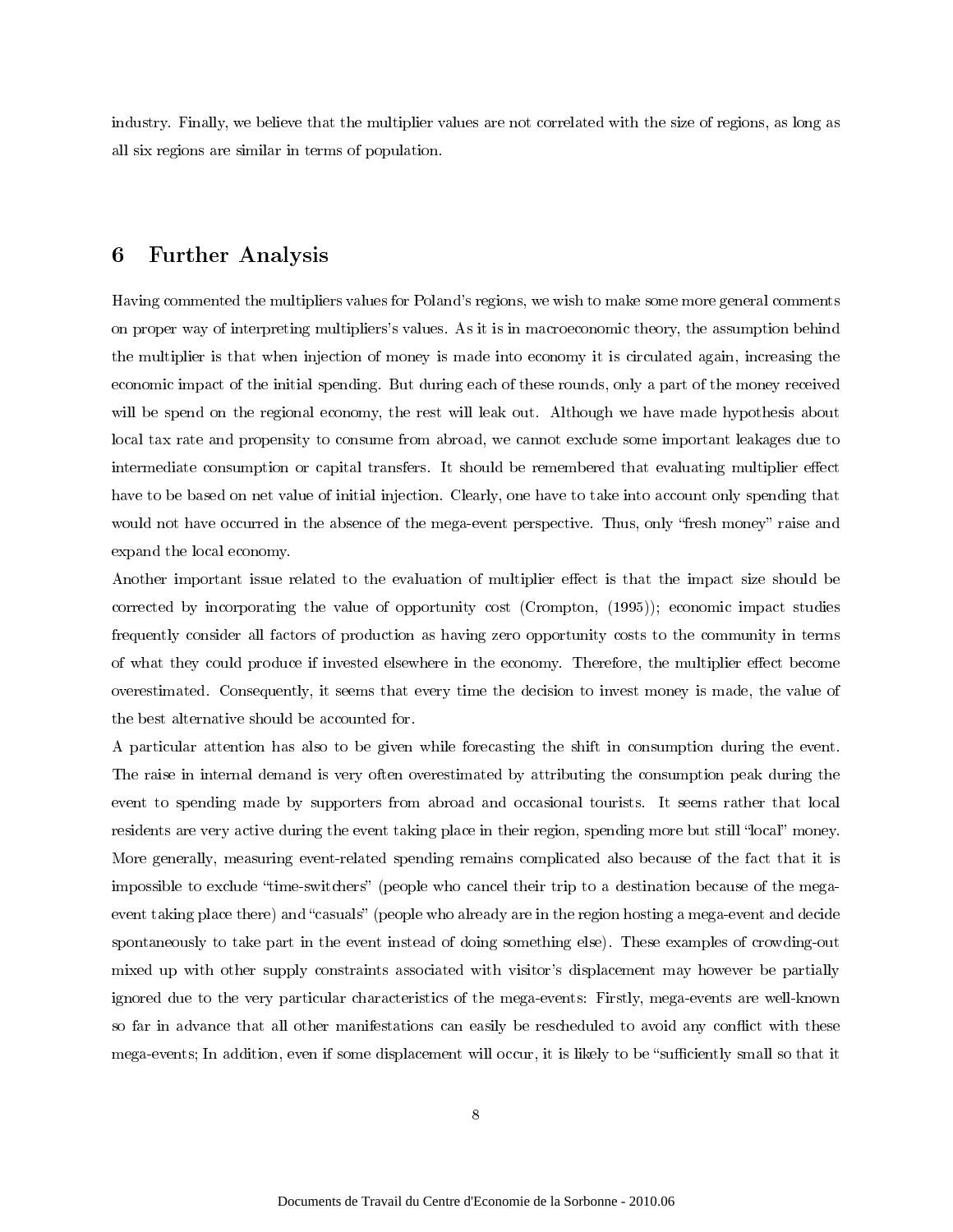will be counterbalanced by the existence of local residents who will divert into the region some spending that they would otherwise do outside of the area as a result of being attracted to these mega-events occurring in their back yard" (Seaman,  $(2007)$ ).

### 7 Conclusion

In this paper we have undertaken a multiplier analysis applied to Poland's regions. This is the first calculation to date focusing on the regional level of disaggregation. Aiming at presenting the alternative way of discussing possible beneficial effect of EURO 2012 to take place in four Poland's regions, we have also found an interesting proof of Poland's regional development patterns.

We have found the multiplier value ranging from 1,13 to 1,33 for all four regions hosting EURO 2012. In addition to multiplier mechanism, these values show rather smooth view of those Polish regions with small interregional disparities. This is rather expected finding, which confirms the positive opinion about the way Poland develops. This seems to testify that public expenditure does play a role in the convergence process (that has become substantially strengthened after Poland's entry to the E.U., making the country enjoy the access to the structural funds). The low values of multiplier neither denies beneficial effects of additional spending nor doubts on useless of investing in these regions; small multiplier does not tell us that it is not worth investing money in a particular region, but only that it is less probable that the effects of an additional spending will remain in this particular region where projects are precisely undertaken <sup>9</sup>. As pointed out by Faggian and Baggi (2003), the regional spillover effects are likely to be important because of the higher degree of globalization of the whole economic system. Therefore, additional spending on infrastructure associated with preparation for EURO 2012 is very likely to yield positive yet pan-regional economic effects.

In addition to the optimistic message expressed above, we wish to close with some cautions. First, a bit of carefulness is required regarding the "push" effect caused by supporters and tourists' spending during the event. Second, if the massive investing in general infrastructure is highly desirable, there is no doubt that clear plans about using the post-event special infrastructure heritage (like stadia, sport villages, etc.) have to be made long in advance so as they have no chance to become a pitfall for public purse's spending. Finally, claims of non-economic benefits are indeed extremely difficult to verify, therefore, they should not been used as a valid argument of gaining public support by regions competing for the right to host a mega-event.

<sup>&</sup>lt;sup>9</sup>Recently, there has been a passionate debate among economist arguing to qualify the multiplier's values "big" or "small"; For instance, Barro (2009) analyzes long time series of the US GDP data responding to spending stimulus. He finds no empirical evidence supporting idea that spending multipliers exceed one; On the contrary, there is empirical support for the proposition that tax cuts boost growth.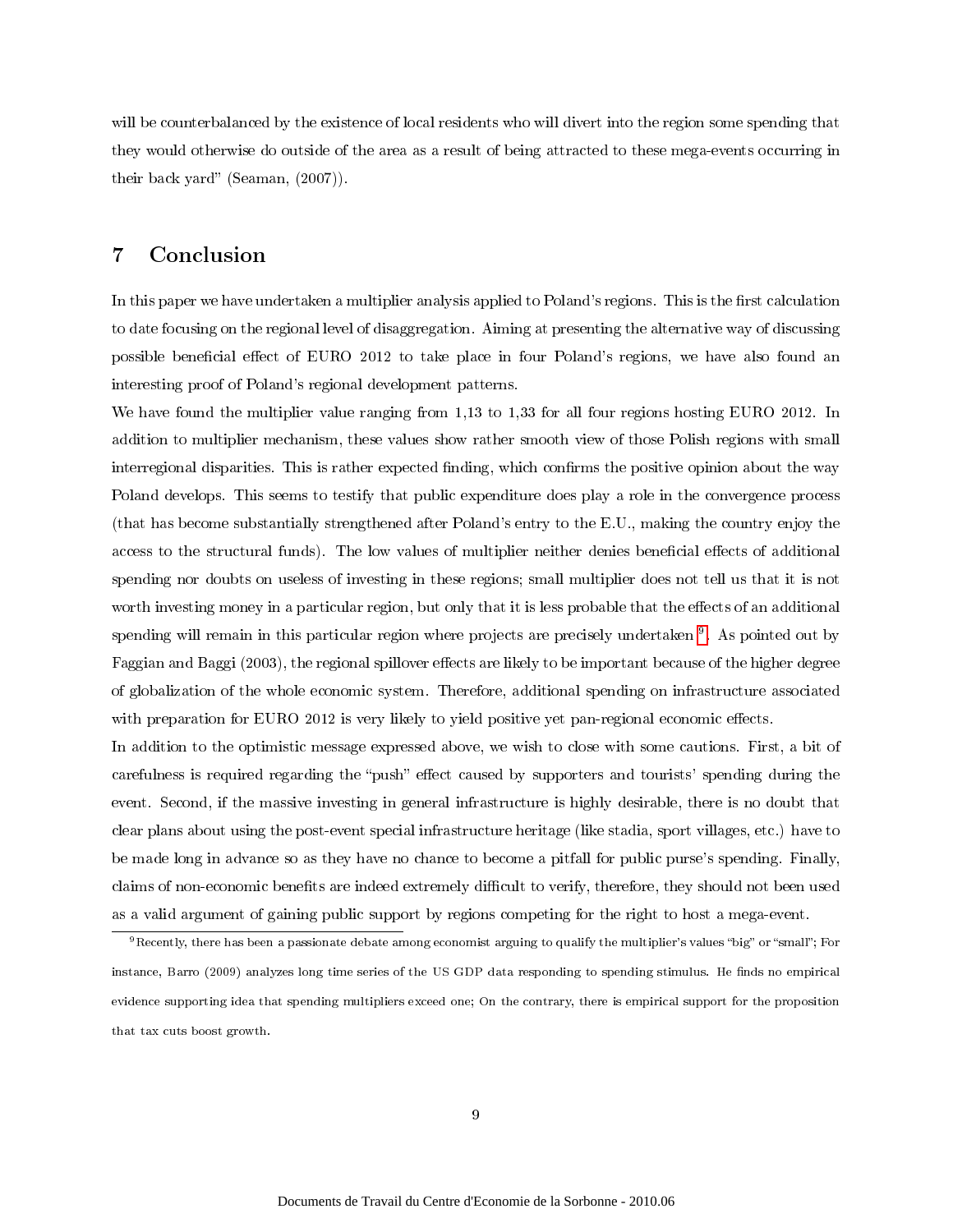### References

- BAADE, R. A., AND V. A. MATHESON (2002), "The Quest for the Cup: Assessing the Economic Impact of the World Cup", Regional Studies, vol.  $38(4)$ , p.  $343-354$
- Baade, R. A., and V. A. Matheson (2003), Mega-Sporting Events in Developing Nations: Playing the Way to Prosperity?", South African Journal of Economics, vol.72 (5), p.1085-1096
- BARRO, R. J (2009), "Voodoo Multipliers", *Economists' Voice*, vol.6 (2), article 5
- Crompton, J. L. (1995), Economic Impact Analysis of Sports Facilities and Events: Eleven Sources of Misapplication", Journal of Sport Management, 9(1), 14-35
- FAGGIAN, A. AND B. BIAGGI (2003), "Measuring Regional Multipliers: A Comparison between Two Different Methodologies for the Case Of The Italian Regions", *ERSA Conference Papers*, available at <http://www-sre.wu-wien.ac.at/ersa/ersaconfs/ersa03/cdrom/papers/249.pdf>
- FULLER, S. S., AND R. CLINCH (2000), "The Economic and Fiscal Impacts of Hosting the 2012 Olympic Games on the Washington-Baltimore Metropolitan Area", available at [http://ubalt.edu.jfi/jfi/](http://ubalt.edu.jfi/jfi/reports/Olympics2012.PDF) [reports/Olympics2012.PDF](http://ubalt.edu.jfi/jfi/reports/Olympics2012.PDF)
- Gawlikowska-Hueckel, K. and S. Uminski (2008), Raport o Stanie Eksportu w Wielkopolsce, Opracowanie przygotowane na zlecenie Urzedu Marszalkowskiego Województwa Wielkopolskiego
- Gazier B. (2009), John Maynard Keynes, PUF, Paris
- Humphreys, J. M., and M. K. Plummer (1995), The Economic Impact of Hosting the 1996 Summer Olympics, available at <http://www.selig.uga.edu/forecast/olympics/OLYMTEXT.HTM>
- HUMPHREYS, B. R., AND SZ. PROKOPOWICZ (2006), "Assessing the impact of sports mega-events in transition economies: EURO 2012 in Poland and Ukraine", International Journal of Sport Management and Marketing, vol.2(5-6), p.496-509
- ISLES, K.S., AND N. CUTHBERT (1956), An Economic Survey of Northern Ireland, H.M.S.O., Belfast
- OWEN, J. G. (2005), "Estimating the Cost and Benefit of Hosting Olympic Games", The Industrial Geographer, 1(3), p.1-18
- RITCHIE, J. R. (1984), "Assessing the Impact of Hallmark Events: Conceptual and Research Issues", Journal of Travel Research, 23, p.2-11
- ROSE, A. K., AND M. M. SPIEGEL (2009), "The Olympic Effect", NBR working paper, no.w14854, April